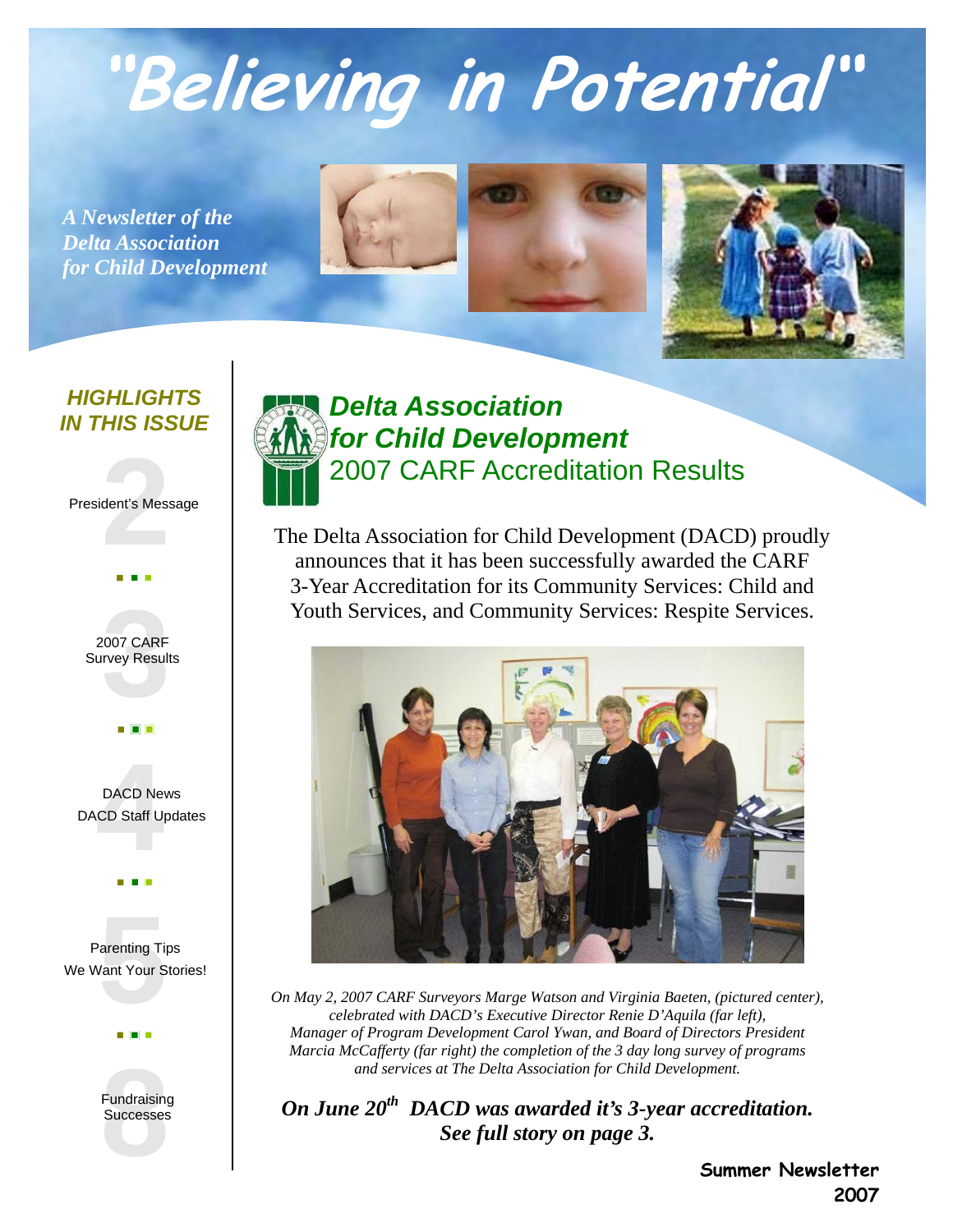*"Believing In Potential" is published quarterly: Fall, Winter, Spring and Summer. It is mailed free of charge to the membership of the Delta Association for Child Development.* 

*If you would like to become a member of the Delta Association for Child Development please call 604-946-6622 ext. 0 for more information. Membership costs \$20 and includes a mail-out of our quarterly newsletter.* 

*If you would like to unsubscribe to The "Believing In Potential" newsletter please call 604-946-6622 ext. 0 or email-*

*info@deltachilddevlopment.or g and write "newsletter" in the subject line.* 

*Submissions are welcome and accepted from members or non -members. Children's writing or artwork submissions are welcome. Please include your contact information with your submission.* 

*Submissions can be emailed to cni-*

*doski@deltachilddevelopment.org with "newsletter" in the subject line, faxed to 604-946- 6622 with attention: Newsletter on the cover sheet (Please do not fax artwork), mailed or dropped off at the front desk. For more information about the "Believing In Potential" newsletter please call 604-946-6622 ext.337.* 



*Delta Association for Child Development #3 - 3800 - 72nd Street, Delta, V4K 3N2 (p) 604-946-6622*  (f) *604-946-6223 www.deltachilddevelopment.org* 

## *President's Message…..*

## **What Does It Mean to be a Member of the Board?**

Hi, let me introduce myself: my name is Marcia McCafferty and I am the current president of the Board of Directors at DACD. I am also a part-time bookkeeper at our family business and my husband John and I have two boys, ages 17 and 14. My younger son has high-functioning Autism, which in a nutshell is how I ended up involved with the Board of Directors. He and the rest of my family received such great and timely supports from the association that I just wanted to give back in any way that I could, and so here I am.

Joining the Board doesn't require any particular expertise beyond what you may very well already have. Our board can have up to twelve members. Who are we? Right now we have two foster moms, a retired banker, and a school teacher, among others. We will be publishing profiles of the people currently involved, so that you can get to know us, but also to show how we need a wide variety of people to be involved in our Board to maintain it's healthy, broad base of input. We come from varied backgrounds, but we share a love of kids and a commitment to helping children with special needs reach their potential.

One of the functions of the Board is to set policy for the organization, which is then implemented through the hard work of our Executive Director and our staff. The ED reports back to the Board on developments both within the organization and also in the broader community. Do you have to fundraise? Not unless you feel like it! We have monthly meetings, none during the summer.

We are also currently in the process of setting up a Foundation, which will require more board members with specialized skills such as lawyers, accountants, investment managers, and people with fundraising backgrounds. The job of the Foundation will be to raise money for DACD. Are you someone who could be part of this new Foundation, or do you know a good candidate who might be interested? It's a great way to be part of something wonderful. **Think about it!** 



*Make a difference in a child's life - Make a difference in your community. Join the DACD Board of Directors.* 

*For information on joining our Board of Directors call Renie D'Aquila, DACD Executive Director, at 604-946-6622 ext. 301.*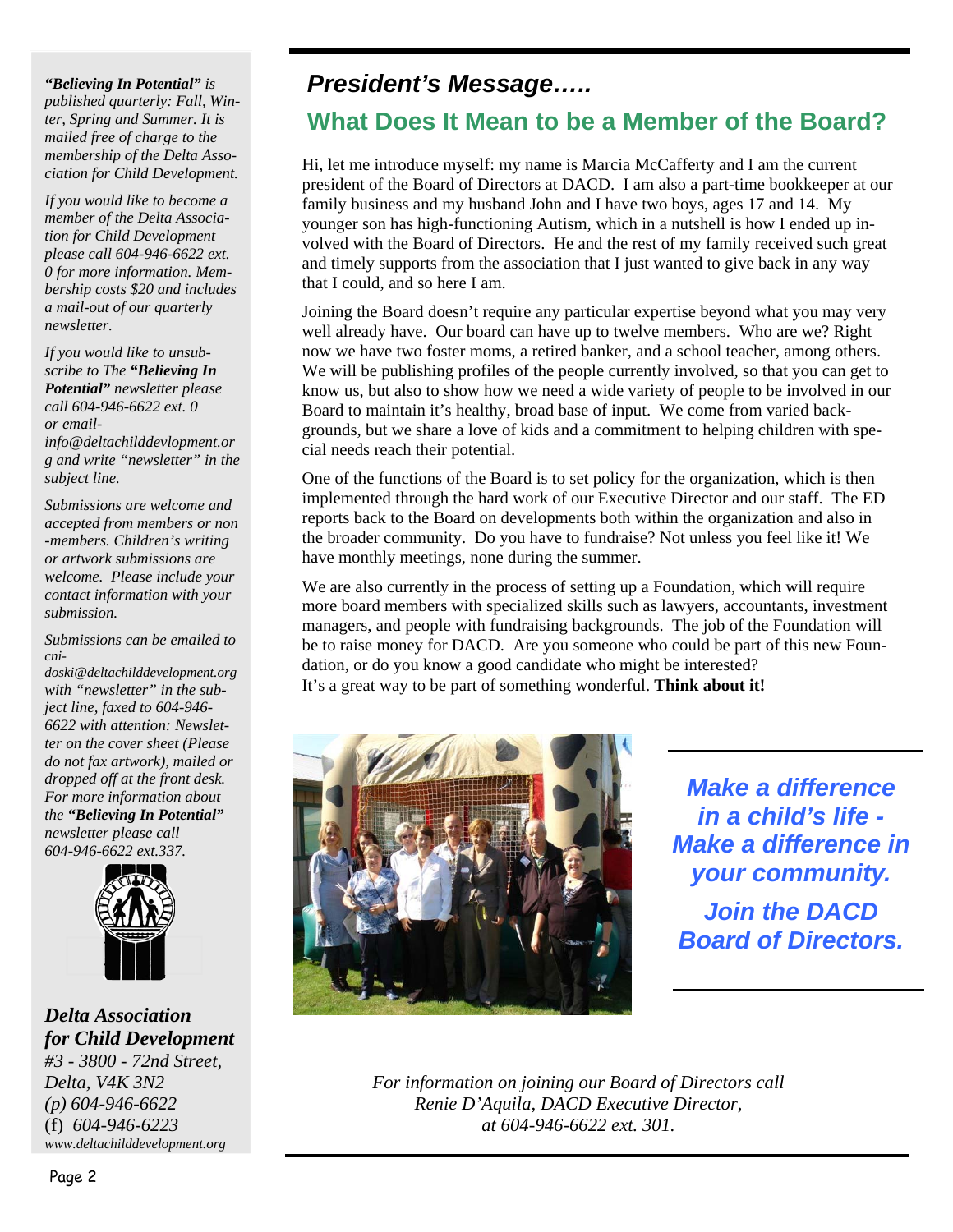## *Front page story continued…..*

## **The Delta Association for Child Development awarded the CARF 3-Year accreditation for its Community Services: Child and Youth Services, and Community Services: Respite**

This is the second consecutive Three -Year Accreditation outcome that The Delta Association for Child Development (DACD) has been awarded from the international accrediting commission.

This accreditation outcome represents the highest level of accreditation that can be awarded to an organization and shows the organization's substantial conformance to the standards established by CARF.

CARF, (Commission on Accreditation of Rehabilitation Facilities), is an independent, non-profit accrediting body whose mission is to promote the quality, value, and optimal outcomes of services through a consultative accreditation process that centers on enhancing the lives of the persons served. Founded in 1966 the accrediting body establishes consumer-focused standards to help organizations measure and improve the quality of their programs and services.

To be awarded the Three-Year Accreditation outcome DACD underwent a rigorous peer review process and demonstrated to a team of surveyors during an on-site visit that its programs and services are of the highest quality, measurable and accountable.

In a letter to the DACD Executive Director Renie D'Aquila, CARF President Brian Brown wrote, "This achievement is an indication of your organization's dedication and commitment to improving the quality of the lives of the persons served. Services, personnel, and documentation clearly indicate an established pattern of practice excellence. "

Comments in the DACD CARF summary report include:

"*The organization demonstrates a commitment to capacity building for families and day-care providers and ongoing corporate citizenship."* 

*"The strong sense of responsiveness to families results in family-centered services that are provided in a timely and effective manner."* 

*"The service plan for the person served is very detailed and complete, and it gives an outstanding overview of the child's situation. Case notes are detailed and easy to understand. It is apparent that a great deal of thought goes into the development and implementation of the plan.* 

*When several service providers are involved, it appears the services are well coordinated and seamless."* 

*" DACD is at the forefront of best practices in British Columbia, especially in the area of services for children with autism spectrum disorders."* 

DACD Executive Director Renie D'Aquila was very pleased with the CARF results, and the outcome of the accreditation report; "Accreditation is important because it provides the community, government, and our donors with a level of assurance around the quality of our services. We are thrilled that an external international accreditation body, CARF has audited our association's governance, administrative and service delivery practices over a three day period and has determined that DACD definitely meets the required standards. DACD's mission is to exist as a quality community resource for the optimal development of children from infancy onwards. To achieve this mandate we have to remain committed to continuous quality improvement and always be looking for new and innovative ways to be more efficient, effective and accountable."

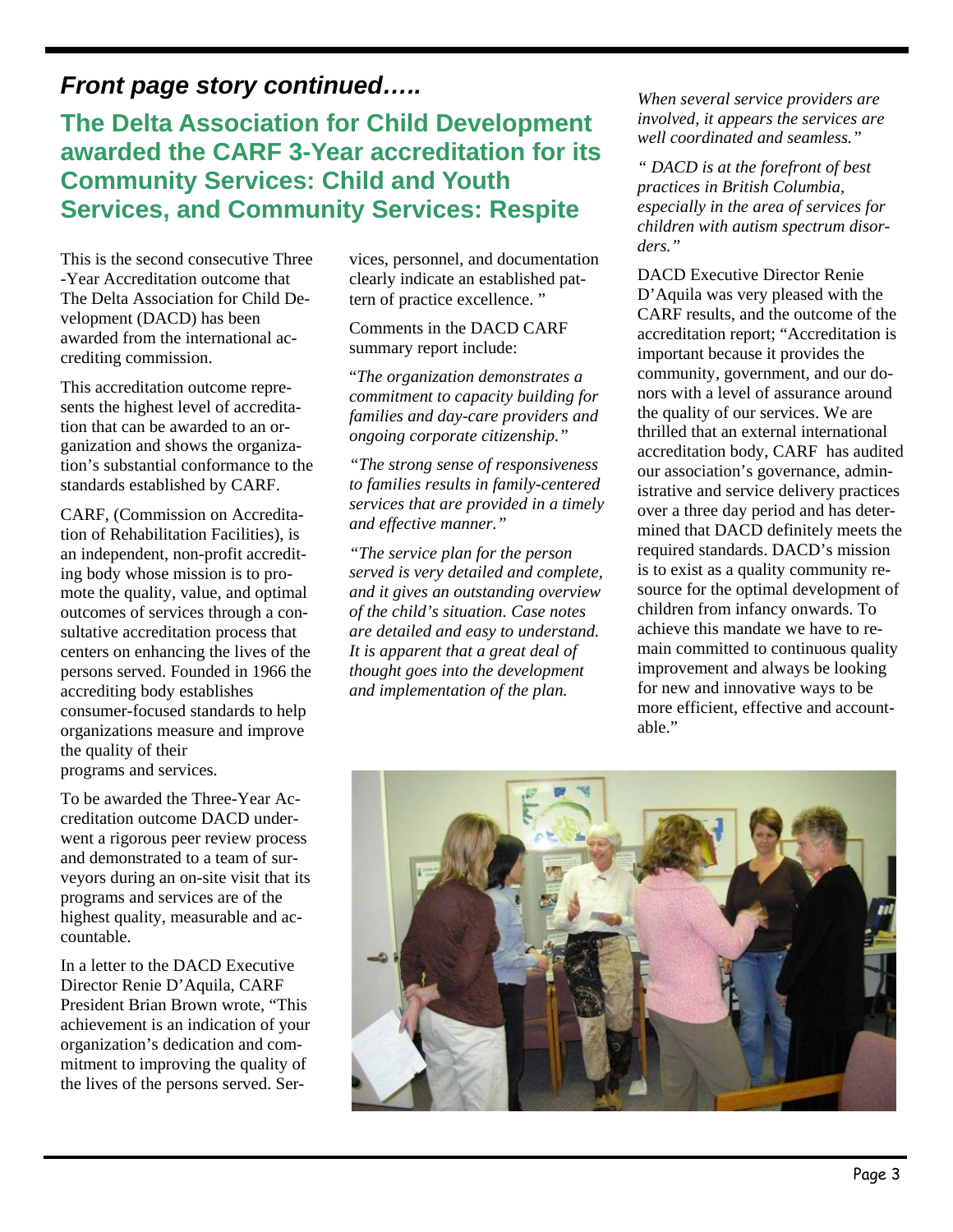## *DACD News…..***Honouring Donors for** *"Believing in Potential"*

Did you know that over \$200,000 of DACD's annual budget last year came from donors? Without the generous contributions made annually by these community groups, businesses, and individuals, your programs and services at DACD would be seriously impacted. To honour our donors we hosted our annual Donor Recognition Luncheon on March 8th at our main facility in Ladner. Approximately 30 guests showed up to chat with the staff and administration of DACD, and to meet and greet one another and share stories. Guests were treated to a healthy lunch, a tour of our Ladner facility and description of programs and services, our slide show and video of services and programs in action, and a very special thank-you song sung by the DCDC preschool children. Mayor Lois Jackson attended and was honoured for her ongoing municipal support of DACD and the attention she has given, along with all of our other donors, to the needs of families with children in the community.

Again, thank you to those who so generously give from the heart to make a difference in the lives of children with special needs. As the DACD Executive Director Renie D'Aquila stated in her address , quoting Margaret Mead, "*Never doubt that a small dedicated group of individuals can change the world. Indeed, it is the only thing that ever has*".



#### **DACD Hosts It's Annual Donor Recognition Day**

*If you would like to make a donation to the Delta Association for Child Development and join our list of donors in making a difference in the lives of children with special needs, please call Funding Development Associate Ana Arciniega at 604-946-6622 ext. 338 or email funding@deltachilddevelopment.org* 

#### *DACD Staff Updates….. Welcome new Staff*

#### **Karen Field, Behavioural Support Consultant DACD Positive Behavioural Support Program**

Karen brings 20 years of experience in the Community Living sector, including positions as Program Manager for group homes and day programs for adults with special needs. *Welcome Karen!* 

#### **Jeff Prasad, Behavioural Support Consultant DACD Positive Behavioural Support**

Jeff has a diploma in Early Childhood Development and a Bachelor of Education degree. He has experience developing and implementing programming in various settings as well as providing behavioural support for children within a wide range of ages and diagnoses. *Welcome Jeff!*





#### **Ana Arciniega DACD Funding Development Associate**

Ana brings 18 years of experience in marketing, communications, public relations, event coordination and fundraising, 11 of those in the non-profit sector. She is also very active in the community with many volunteer interests, including her two sons' schools.



*Welcome Ana!*

#### **…..Farewell Diane**

**Diane Smid, Consultant for the Supported Child Development Program** is leaving DACD after over 25 years of affiliation with the association. In the early eighties Diane did one of her first practicums at DCDC when it was still in the old church in the heart of Ladner. Later she was the first teacher for the Penny Sunshine Program.



She then sat on the DACD Board of Directors for a brief period of time. Diane came back to work for DACD around 1994 after her youngest son went to grade one. She then started to work part time at DCDC preschool after completing her Special Needs requirements and doing her practicum at DCDC preschool. In addition to these positions Diane has held positions in DACD's LEAP preschool program, IDP Playgroup, and Kindergarten Readiness Program. The next transition for Diane was to work as a Supported Child Development Consultant, which she has done until the present.

Diane is leaving her job in anticipation of new adventures as their family is building a home in Sun Peaks ski resort near Kamloops BC. Diane will be living part time up in Sun Peaks as well as having an address in Ladner.

All of the staff at DACD wish Diane a fond farewell. Her dedication, and caring and gentle nature has made an impact on many, especially the many children she has taught and worked with over the years.

Thank you for your many years of service Diane. Best wishes!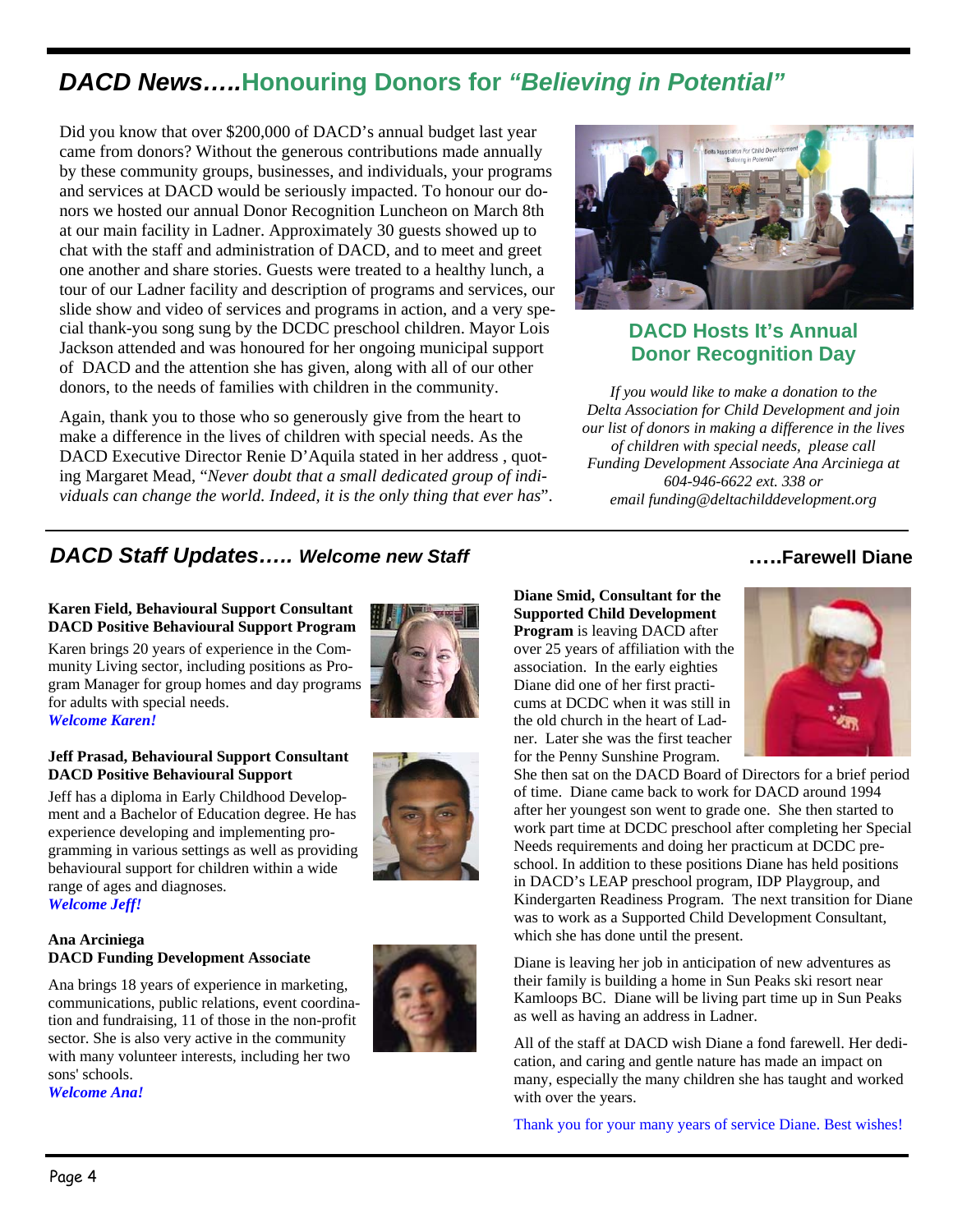## *Parenting Tips…..*

## **Maintaining a Schedule in a Summer Without Schedules**

Some welcome the spontaneity of a summer without schedules. But for some children with special needs the lack of a routine can cause confusion and anxiety. Building predictability into your day is an important aspect to emotional management.

So how can you stick with a routine when summer activities change day by day? Here's some simple tips and ideas you can choose from to help build predictability into your child's summer holidays – even while vacationing!

• **Maintain the order of your child's wake-up and bedtime tasks (Wake-up brush teeth/get dressed/ eat breakfast).** 

> It doesn't matter what order the tasks are in, just make sure the order stays the same day to day.

• **Schedule a "Special Activity" time each day at the same time.** 

> It can be just a half hour, or up to 3 hours – whick ever is reasonable for both you and your child. Make sure the activity is one that you can do anywhere, whether you are at the beach, on the road, or visiting relatives out of town; chapter books, puzzles (portable), board games (travel size), or listening to stories or music on tape or CD.

• **Schedule 'unpredictability' onto a visual schedule.** 

If your child uses a visual schedule make a picture for unpredictable times. Keep your child's consistent day-by-day tasks in place, and add new activities each day they are decided upon. If you do not decide on an activity between regular tasks, draw a star or happy face to signify "something fun", or "something different"

#### • **Have 'closed choices' of activities ready**

Closed choices are choices of specific things or activities without interpretation. For example, instead of saying "What do you want to do today?", ask your child, "Do you want to draw at the kitchen table, or go for a walk to the park?" Make sure choices are activities your child likes, ones that you can follow-through on, and stated in a level of language your child understands.

#### • **Prepare ahead with a 'Change of Plans" Plan**

The movie you were all excited to see is sold-out, or your play-date cancelled. What do you do? Having a "Change of Plans" plan at the ready (also known as "Plan B") can help prepare you and your child for these emotional zingers. Prepare some generic activities you can pull out of your back pocket to offer your child. (Remember to offer closed choices).

## **WE WANT YOUR STORIES!**

Do you have a personal story about your child with special needs, or about being a parent or caregiver of a child with special needs? If you would like to share your story with other parents and families, we would love to publish it. The DACD *"Believing In Potential"* newsletter accepts submissions from parents, caregivers, siblings, support workers, or others on experiences they have had and have learned from. Photos are welcome.

**ANTI AVE AVE ANTI** 

**AVENT AVENT ANTI** 

**ANTI ANTI ANTI AVE ANTI** 

**ANTI AVEN AVE** 

**RAY** 

**ANTI ANTI Contract Contract Contract Contract Contract Contract Contract Contract Contract Contract Contract Contract C** 

#### *Kids: Do you have some artwork, self-made comics, or stories that you would like to have published in our newsletter? Send them in!*

Written submissions should be no longer than 350 words. Please include your name and contact information for verification and permission to print/publish. (Anonymous submissions also accepted).

Parent or child newsletter submissions can be mailed, or dropped off at the DACD front desk.

You can email your submissions to cnidoski@deltachilddevelopment.org and write "newsletter" in the subject line, or fax your submissions to Attn: DACD Newsletter at 604-946-6223 (please do not fax artwork).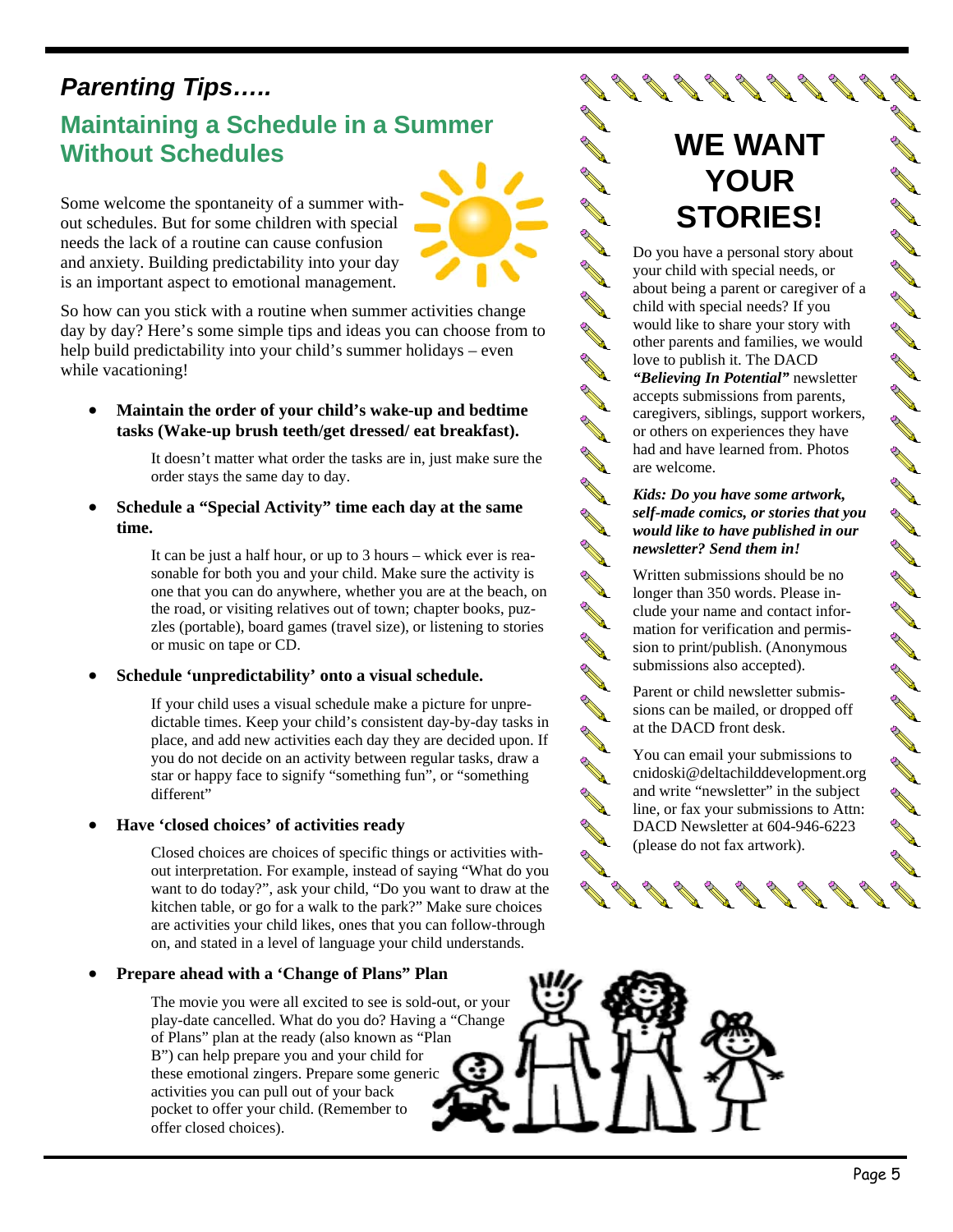## *Community News…..*

#### **The New Provincial Outreach Program for Fetal Alcohol Spectrum Disorder (POPFASD)**

In February 2006, the Prince George School District responded to a Ministry of Education "submission for expression of interest", regarding the implementation of a new provincial outreach program for FASD, and in March were informed they would be the host district for the new program. In September 2006 the New Provincial Outreach Program for Fetal Alcohol Spectrum Disorder, now known as POPFASD, was formed.

The mandate of the program is to provide support and learning opportunities for teachers of students with FASD. Specifically, they provide training and in-services which increase the understanding of the educational implication of FASD, help School Districts build capacity for successfully meeting the needs of learners with FASD, synthesize and share research and practice, and liaise with other Ministries.

Currently they are giving in-services, attending in-services, liaising with other agencies, and supporting teachers through eLearning modules, liaising with District Partners, consulting with FASD specialists, and developing their website for people to readily access information about the program.

Hosted by the School District No. 57 (Prince George) and located in the Center for Learning Alternatives, they are funded by the Ministry of Education, and supported and directed by a multi-district Steering Committee. The Steering Committee is comprised of representatives from 7 school districts. These representatives are aligned with 5 Health/MCFD regions: Fraser (which includes Delta, Surrey and Langley), Vancouver Island, Vancouver Coastal, Interior and Northern.

For more information about POPFASD visit their website at www.fasdoutreach.ca

*Reprinted and edited with permission from Vibrations, a publication of the BCASLPA (BC Association of Speech-Language Pathologists and Audiologists) www.bcaslpa.ca.*

#### **Moving Notice**

**The British Columbia Association for Community Living (BCACL), BC Self Advocacy Foundation (BC SAF) and the Family Support Institute (FSI) have moved their offices to 227 6th Street, New Westminster, BC V3L 3A5. For more information call 604-777-9100.** 

## *DACD Fall Programs – Registration on now…..*

#### **Delta Child Development Centre Preschool (DCDC) and the Delta School Readiness Program (DSRP)**

DCDC and DSRP are inclusive preschool programs offering children a stimulating environment with opportunities for social, emotional, cognitive and creative development emphasizing the individual child's awareness of his or her self, peers, family and society. Both maintain a family-centered approach whereby parents and teachers work together to best address the needs of each individual child. DCDC and DSRP are accepting registrations for the 2007 - 2008 preschool year for children with typical needs and children who require extra supports. Children may be registered for morning or afternoon classes for either 2, 3 or 5 days a week. If you are interested in enrolling your child please call DCDC in South Delta at 604-946-6622 ext. 308 or DSRP in North Delta at 604-596-0106.



#### **Kids' Friendship Club**

Kids Friendship Club (KFC) is a place where children with special needs can play, socialize, share feelings and experiences, and learn more about social skills together. It is also a place where parents can come together to talk, relax, and relate. Our goal is to help strengthen your child's social skills through gentle guiding, coaching, and supporting their social interaction within the group.

Kids Friendship Club is accepting registrations for their Fall 2007 program for boys and girls with special needs, ages 11 to 14. The program runs from September  $25<sup>th</sup>$  to November  $27<sup>th</sup>$ , on Tuesday evenings from 6:30- pm – 8:30 pm at the North Delta location of the Delta Association for Child Development, 11425 84th Ave. The cost of the program is \$630 per child. To register call PBS Program Manager Elysa Philip at 604-946-6622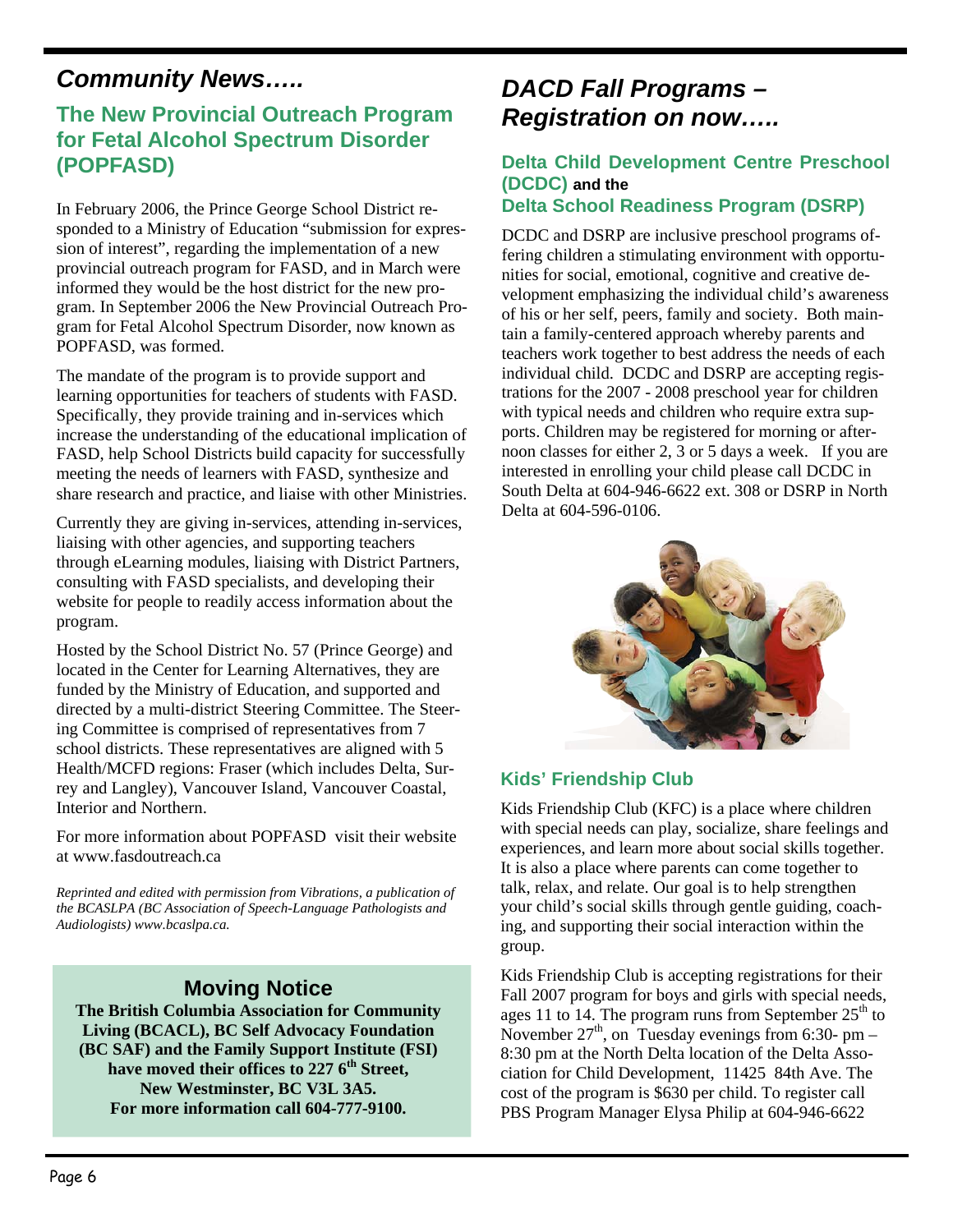## *Mark your calendars…*

| July 21, 2007                                                     | The Child With Autism in the Family: Family Stressors and Siblings<br>Needs.<br>Presented by: Sandra Harris, Ph.D. Executive Director of the Developmental<br>Disabilities Center, Rutgers, The State University of New Jersey<br>Hosted by: ACT-Autism Community Training and The Consortium for<br>the Advancement of Child Health-SFU<br>Phone 604-205-5467 or toll free 1-866 939-5188                                                                                                                        | Fletcher Challenger<br>Theatre, Harbour Centre<br>Campus, SFU<br>515 Hastings Street<br>Vancouver, BC<br>Cost: 85-\$175                            |
|-------------------------------------------------------------------|-------------------------------------------------------------------------------------------------------------------------------------------------------------------------------------------------------------------------------------------------------------------------------------------------------------------------------------------------------------------------------------------------------------------------------------------------------------------------------------------------------------------|----------------------------------------------------------------------------------------------------------------------------------------------------|
| August 13th -<br>23rd, 2007                                       | <b>Multi-Sensory Math Tutoring</b><br>An interactive remedial program using a hands-on approach to build basic<br>math concepts for students, including those with learning disabilities, in<br>grades 3 to 7.<br>Phone 604-591-5156 or visit www.ldafs.org                                                                                                                                                                                                                                                       | Learning Disabilities Asso-<br>ciation-Fraser South Chapter<br>#201-13766 72nd Avenue<br>Surrey, BC (above Cost<br>Capital Savings)                |
| June 13th -<br>Aug 31st, 2007<br>Mon/Wed/Fri<br>6:30pm to 8:30 pm | <b>Boredom Busters at Semiahmoo Family Place</b><br>Programs for children ages 4-8 and over. Weekly themes and activities,<br>including family games and movie nights, arts and crafts, storytime, music<br>and more. Drop-in, with Parent participation.<br>Phone 778-322-1222                                                                                                                                                                                                                                   | Semiahmoo Family Place<br>#13-15515 24th Avenue<br>Surrey, BC<br>Cost: \$5.00 per child/ \$10<br>max per family                                    |
| Sept 15th<br>10am - 2pm                                           | <b>Delta Association for Child Development</b><br>Annual General Meeting and Family Fun Day<br>(SEE INSERT FOR DETAILS)<br>Call to register 604-946-6622 ext. 300                                                                                                                                                                                                                                                                                                                                                 | #3-3800 72nd Street<br>Delta, BC V4K 3N2                                                                                                           |
| Sept 20th and 21st,<br>2007<br>9:30am - 4pm                       | Trauma and Dissociation: Creative Coping<br>Presented by: Dr. Sandra Wieland, Ph.D. registered Psychologist<br>Hosted by: MFCD<br>A 2 day workshop that will explain the mechanism of disassociation as a<br>response to abuse and neglect, and will provide ideas for helping children<br>become more aware of feelings, thoughts experiences and body sensations.<br>No fee for Foster parents in Abbotsford or Mission. Foster parents from out<br>of area will be given a reduced rate.<br>Phone 604-556-7000 | <b>Cascade Community Church</b><br>35190 Delair Road<br>Abbotsford, BC<br>Cost: \$15 (includes conti-<br>nental breakfast and lunch)               |
| Sept 28th, 2007<br>9:00am - 4:00pm<br>(Registration at<br>8:30am) | Raising Children Who Refuse to be Raised: How to Raise a Child to be a<br>Successful Adult.<br>Presented by: David Ziegler, Ph. D., LMFT, LPC.<br>Hosted by: MFCD in partnership Upper Fraser Valley Foster Parents<br>Association<br>Phone 604-556-7000                                                                                                                                                                                                                                                          | <b>Cascade Community Church</b><br>35190 Delair Road<br>Abbotsford, BC<br>Cost: \$15 (Foster parents in<br>Abbotsford/Mission)<br>All others, \$50 |
| Oct 29, 2007<br>8:45am - 1:00pm                                   | <b>Speaking of Kids Conference</b><br>Presented by: the Learning Disabilities Association for Vancouver in part-<br>nership with the Vancouver School Board<br>Special guest Henry Winkler sharing is journey growing up with dyslexia<br>Phone 604-873-8139                                                                                                                                                                                                                                                      | Killarney Secondary School<br>6454 Killarney Street<br>Vancouver, BC<br>Cost: \$45                                                                 |